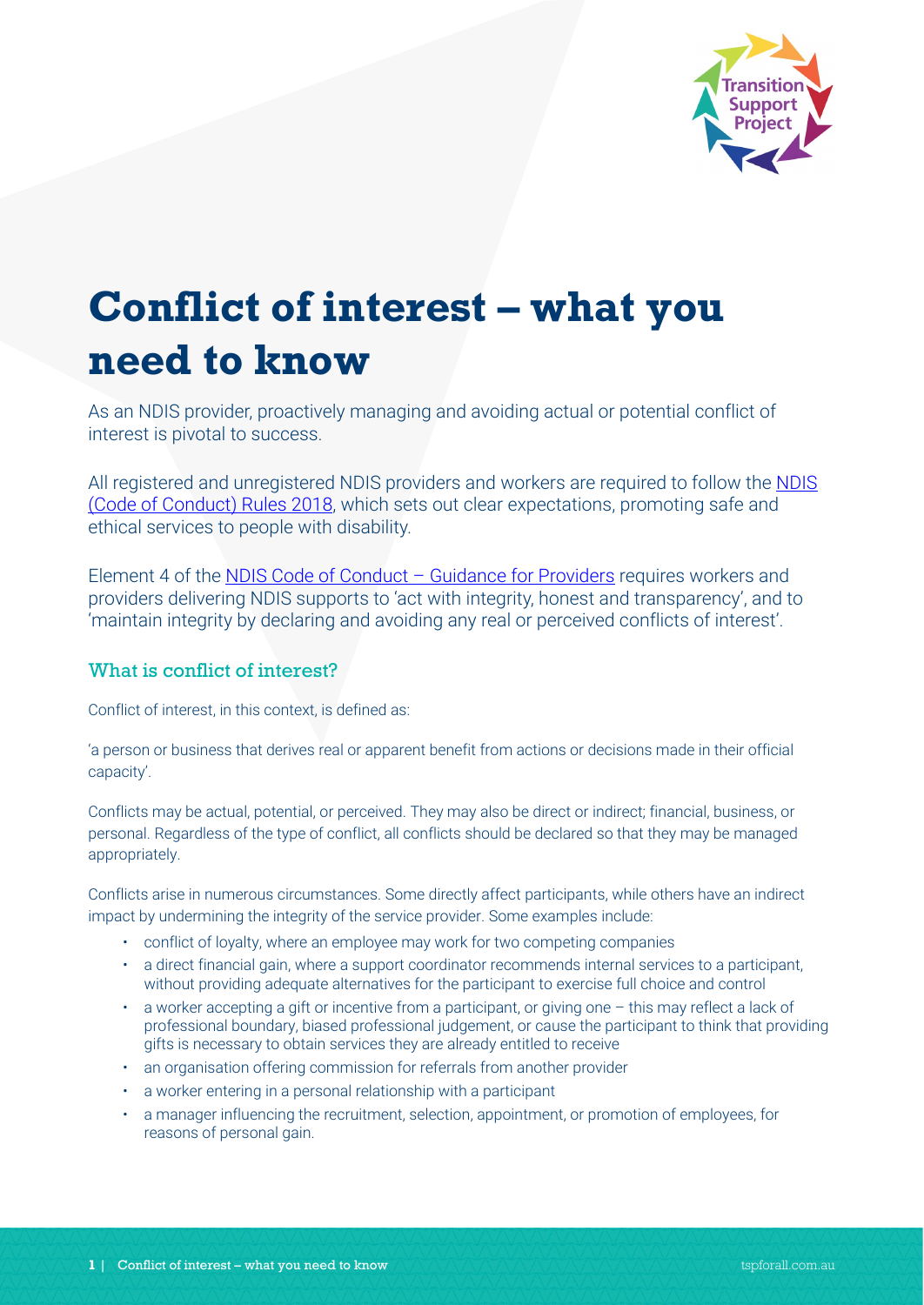

## Who is affected by conflict of interest and what are the consequences?

Conflict of interest affects everyone involved in providing NDIS services, including:

- board members
- organisational employees at all levels
- external stakeholders
- participants.

If conflicts are not managed, there can be serious consequences, such as:

- harm to participants
- poor organisational integrity and reputation
- revocation of NDIS registration
- loss of business
- fines
- legal action.

## How should conflicts be managed?

The NDIS Act 2013 and NDIS (Quality Indicators) Guidelines 2018 require providers and workers to proactively manage actual and perceived conflicts of interest by:

- remaining up to date with, and adhering to, relevant NDIA legislation and guidelines
- putting in place (and following) policies and processes to manage, document and report conflicts of interest and exchanging of gifts
- putting in place (and following) policies and practices that promote and support participant choice and control
- ensuring open disclosure to participants and NDIS providers when there is a conflict of interest potential or real – that may impact on their delivery of supports and services.

There are additional responsibilities for providers of support coordination and specialist disability accommodation (SDA). We talk about this in more detail below. Our conflict of interest policy and procedure [template](https://www.tspforall.com.au/download/18) also details some of the ways providers can manage these requirements.

Full details of provider and worker responsibilities can be found in the NDIS (Quality Indicators) Guidelines 2018. Further information can also be found on the NDIS Commission's website [NDIS Practice Standards and](https://www.ndiscommission.gov.au/document/986)  [Quality Indicators Guidance,](https://www.ndiscommission.gov.au/document/986) and the [NDIS Code of Conduct –](https://www.ndiscommission.gov.au/document/566) Guidance for Providers.

You can also find links to all the up to date legislation, rules and guidelines on the [NDIS Quality and Safeguards](https://www.ndiscommission.gov.au/about/legislation-rules-policies)  [Commission \(the NDIS Commission\) website.](https://www.ndiscommission.gov.au/about/legislation-rules-policies)

#### Support coordination and conflict of interest

Support coordinators need to be particularly mindful of conflict of interest when making recommendations to NDIS participants. Organisations providing multiple NDIS services (e.g. support coordination and core supports) need to have robust structures and policies to manage conflict of interest, and ensure participants have choice and control. Our [template conflict of interest policy and procedure](https://www.tspforall.com.au/download/18) provides detailed information of how providers, including those working in rural and remote areas, can structure their support coordination services to effectively manage conflict of interest.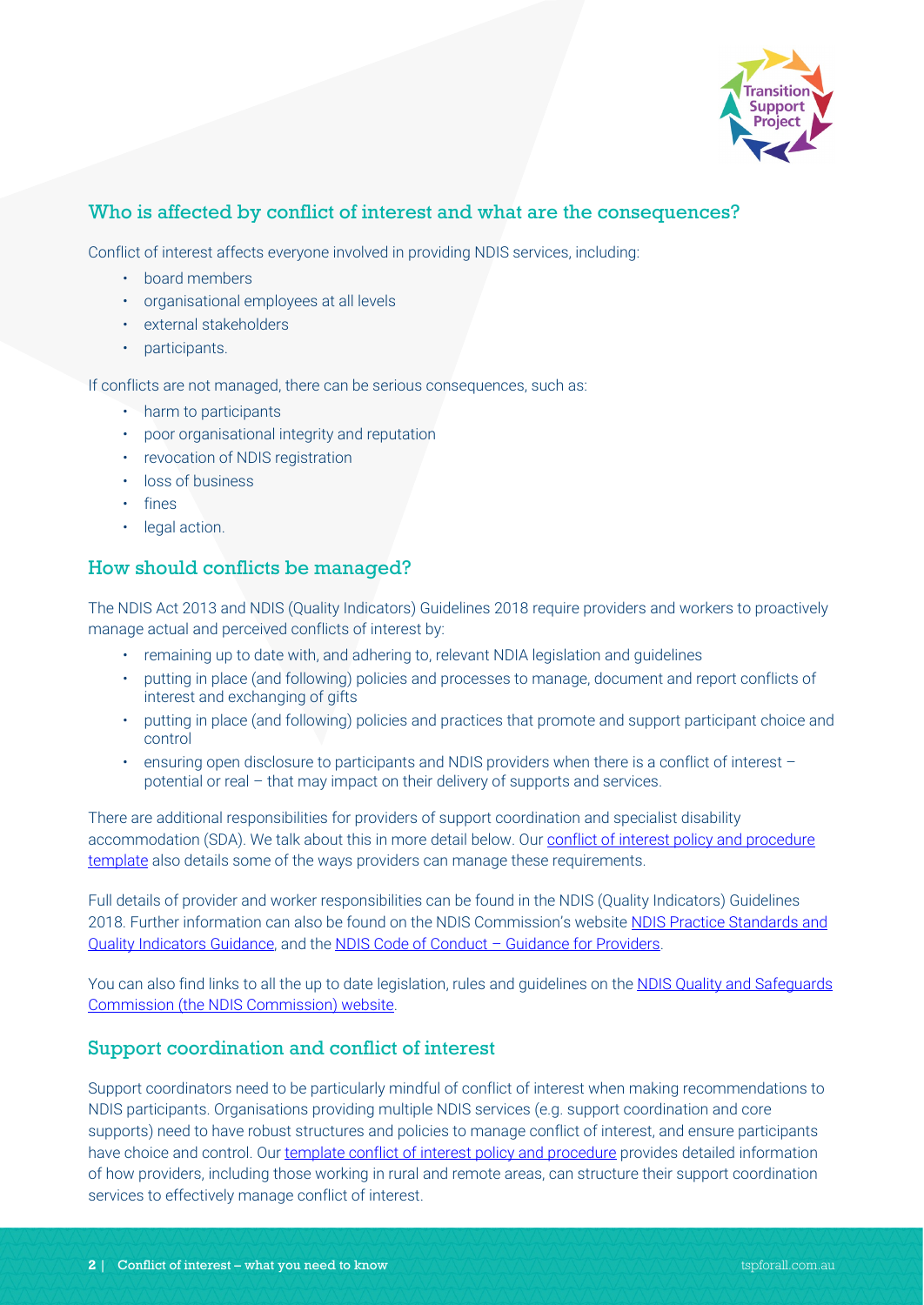

# SDA and conflict of interest

Providers offering supported independent living services and other NDIS services have additional obligations to manage conflict of interest. You can find more information in National Disability Insurance Scheme [\(Provider Registration and Practice Standards\) Rules 2018](https://www.ndiscommission.gov.au/about/legislation-rules-policies) and the [National Disability Insurance Scheme](https://www.ndiscommission.gov.au/about/legislation-rules-policies)  [\(Specialist Disability Accommodation Conditions\) Rules 2018.W](https://www.ndiscommission.gov.au/about/legislation-rules-policies)e have also included these requirements in our [template conflict of interest policy and procedure.](https://www.tspforall.com.au/download/18)

# What do I do if I think there is a conflict of interest?

If *you* have an actual or potential conflict of interest, you should follow your organisation's policies and guidance for declaring conflicts of interest.

If you need to report an actual or potential conflict of interest *involving someone else* providing NDIS services, your organisation's policies and guidance for declaring conflicts of interest should explain to you how to procced; however, you could also refer to your organisation's whistleblowing policy, which should protect your confidentiality.

If you don't feel your complaint has been resolved, you can contact the [NDIS Commission:](https://www.ndiscommission.gov.au/about/contact)

- Call 1800 035 544 (free call from landlines) or TTY 133 677. Interpreters can be arranged.
- Contact the [National Relay Service](https://www.communications.gov.au/what-we-do/phone/services-people-disability/accesshub/national-relay-service) and ask for 1800 035 544.
- Complete a [complaint contact form.](https://forms.business.gov.au/smartforms/servlet/SmartForm.html?formCode=PRD00-OCF)

#### How does the NDIS govern conflict of interest?

The NDIS has several means by which it regulates and manages conflicts of interest – it is a good idea to familiarise yourself with these mechanisms. These include:

- The [NDIS Commission](https://www.ndiscommission.gov.au/)  who work with providers to improve the quality and safety of NDIS services and supports. They oversee:
	- o registration and regulation of providers
	- o compliance with the Practice Standards and Code of Conduct
	- o complaints about NDIS services and supports
	- o reportable incidents, including abuse and neglect of a participant
	- o use of restrictive practices
	- o nationally consistent NDIS worker screening.
- NDIS code of conduct [\(for NDIS providers](https://www.ndiscommission.gov.au/document/566) and for [workers\)](https://www.ndiscommission.gov.au/document/571) sets expectations for appropriate and ethical conduct in delivery of supports and services. All providers and workers must follow the NDIS Code of Conduct.
- [NDIA Provider Payment Assurance Program](https://www.ndis.gov.au/providers/working-provider/getting-paid#:%7E:text=Provider%20Payment%20Assurance%20Program,-You%20must%20keep&text=Failure%20to%20do%20so%20may,requests%20submitted%20by%20registered%20providers.) a mechanism to confirm the accuracy of payment requests submitted by registered providers. Providers must keep full and accurate records of supports delivered to a participant. At a minimum, records must include:
	- o participant's name and reference number (previously NDIS number)
	- o date(s), location and total hours or quantity of the support delivered
	- o support type

Depending on the nature of the support being delivered, additional documentation guidelines may apply. Failure to do so may result in monies having to be repaid to the NDIA.